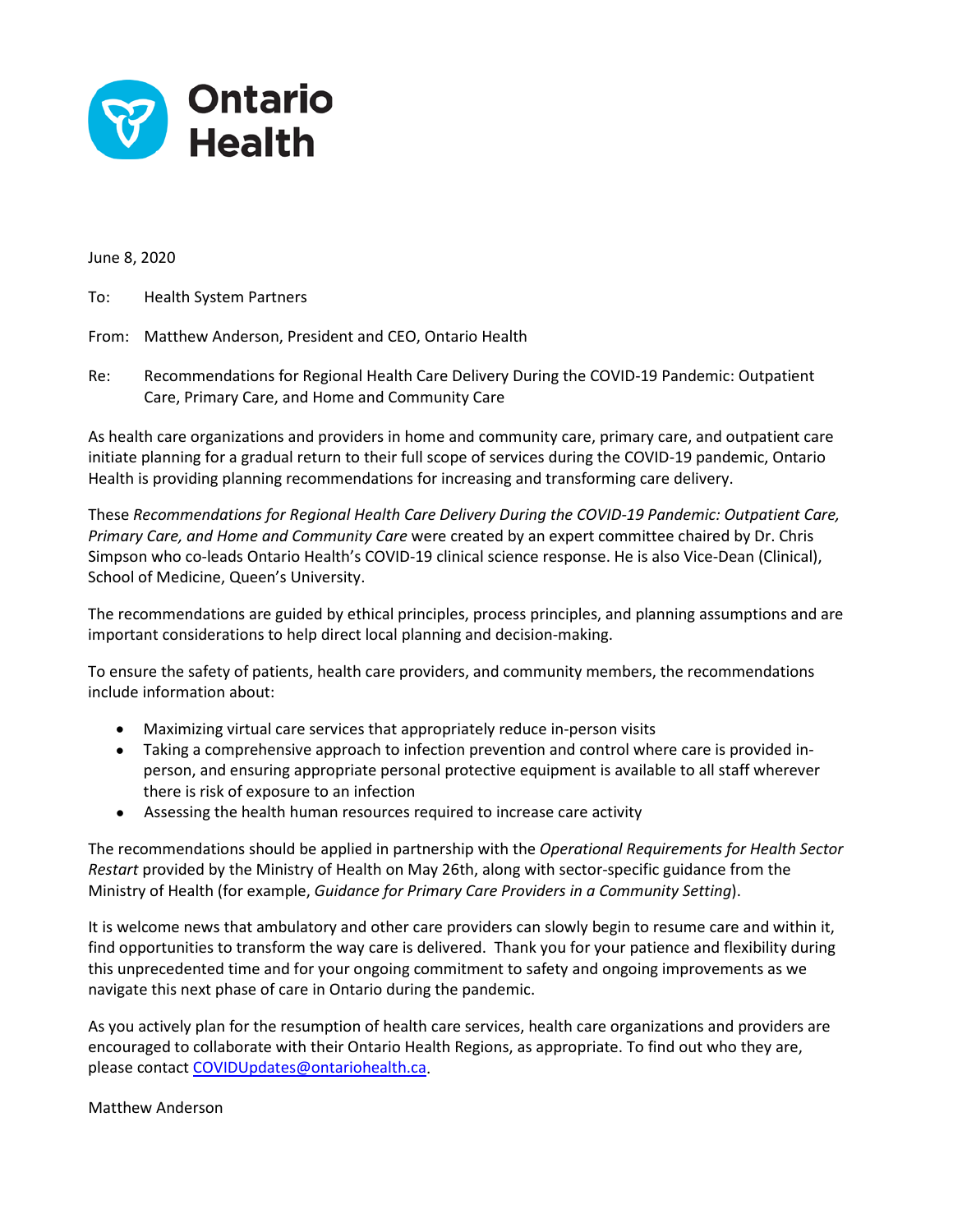

# Recommendations for Regional Health Care Delivery During the COVID-19 Pandemic: Outpatient Care, Primary Care, and Home and Community Care

Release date: June 8, 2020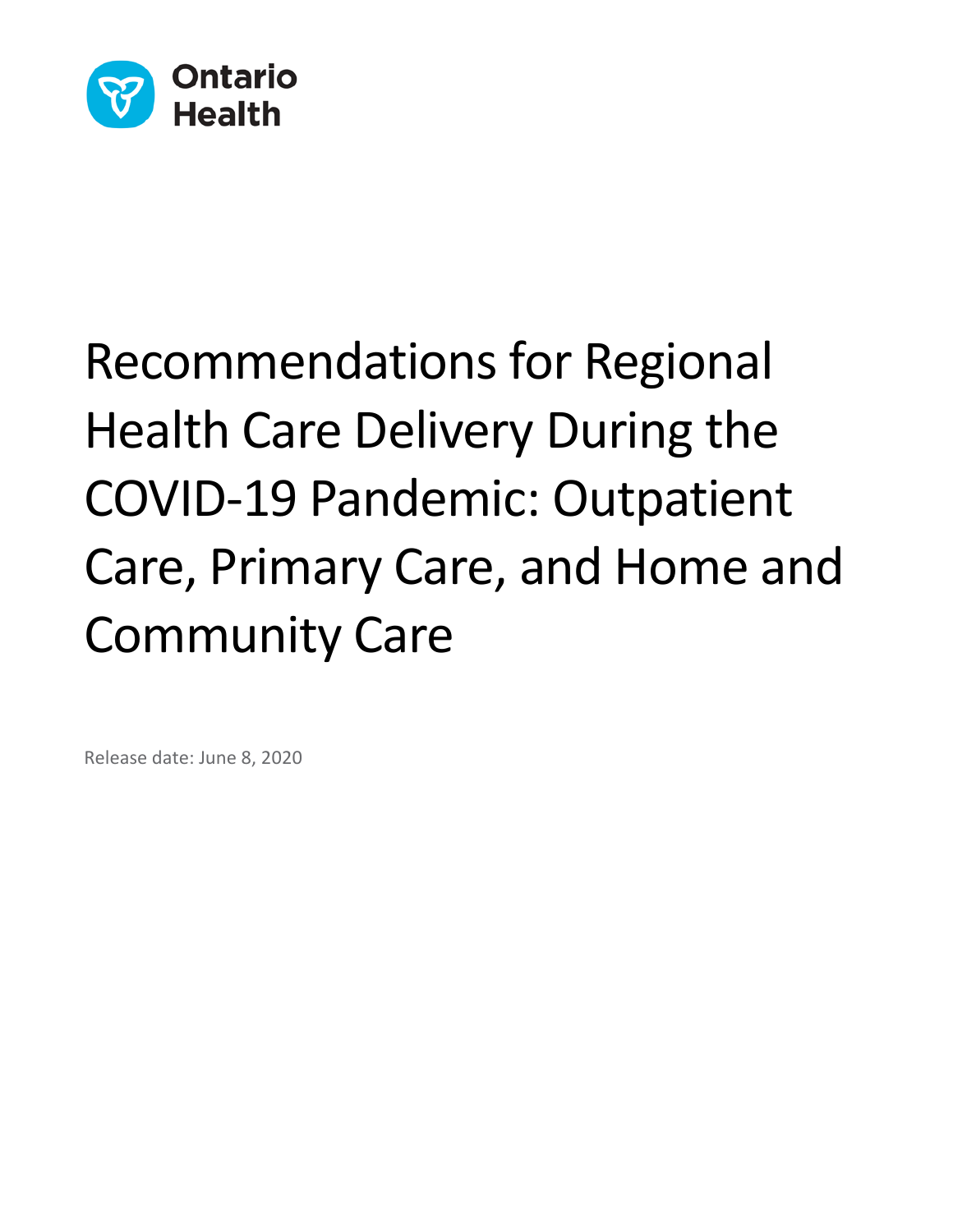# **Executive Summary**

As outpatient care, primary care, and home and community care organizations and providers gradually return to their full scope of services during the COVID-19 pandemic—and use the opportunity to transform the way care is delivered—we recommend the following to optimize the safety of patients/clients, providers, and community members:

- Maximize virtual care services that appropriately reduce in-person visits
- Conduct an organizational risk assessment and take a comprehensive approach to infection prevention and control where care is provided in-person
- Ensure appropriate personal protective equipment is available to all staff wherever there is risk of exposure to an infection
- Assess the health human resources required to increase care activity
- Work with organizations in the community to ensure delivery of services that support patients'/clients' full continuum of care, and work to avoid unintended community-wide consequences of increasing care
- Communicate regularly with patients/clients and caregivers
- Monitor the level of COVID-19 disease burden in your community
- Apply an ethical strategy to the prioritization of patient/client care activities

These high-level recommendations support key planning criteria for gradually increasing care delivery during the pandemic. They are guided by ethical principles and planning assumptions that should be considered when using these recommendations to direct planning and decision-making.

As regions actively plan for the gradual increase of health care services, organizations and providers are encouraged to collaborate with them and participate in this planning to ensure that the delivery of services support patients/clients across the full continuum of care.



 $\overline{2}$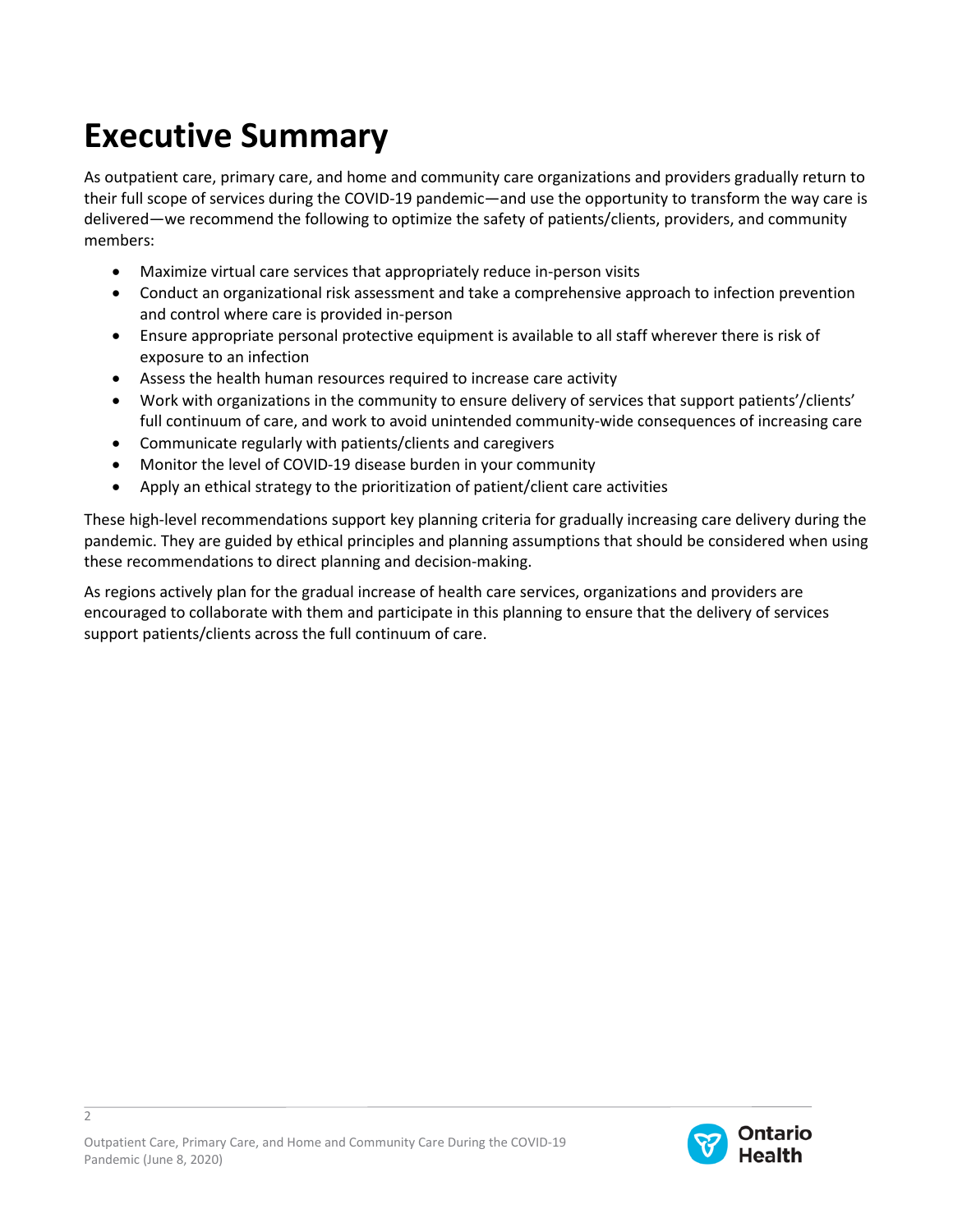# **Introduction**

The Chief Medical Officer of Health issued Directive #2 for Health Care Providers on March 19, 2020, mandating that "all non-essential and elective services should be ceased or reduced to minimal levels" to preserve health care providers' capacity to care effectively for patients/clients with COVID-19. Appropriately, hospital outpatient care, primary care, and home and community care responded by reducing their services and implementing virtual care where appropriate. *Directive #2* was amended May 26, 2020,<sup>1</sup> along with **operational requirements**, in support of a gradual restart of deferred services.

This document outlines principles that should underpin planning and decision-making related to gradually increasing care in outpatient care, primary care, and home and community care during the COVID-19 pandemic. It was developed by the COVID-19 Response: Outpatient, Primary Care, and Home and Community Care Planning Committee, chaired by Dr. Chris Simpson. A full list of members is presented in Appendix A.

The committee was tasked with developing high-level principles-based recommendations to support the gradual increase of services offered through outpatient clinics, primary care, and home and community care during the COVID-19 pandemic. These recommendations will prioritize the health and well-being of patients, clients, and health care workers, and are based on ethical principles and planning criteria that include infection prevention and control (IPAC), personal protective equipment (PPE), integrated care, and virtual care.

The committee acknowledges that outpatient care, primary care, and home and community care differ significantly in their oversight and accountabilities, in that the Ministry of Health has oversight and direct funding relationships with physicians and the majority of primary care. There is also acknowledgment that outpatient care, primary care, and home and community care differ the ways in which they provide care to patients and clients and in the ways these groups will operationalize their plans to increase care. These differences include:

- Patient populations and the duration of the patient–provider relationship (e.g., home care clients identified as having complex or chronic needs over several months with less frequent points of contact)
- Whether care needs to be delivered in person (e.g., diagnostic imaging or laboratory medicine, assistance with personal care) or virtually (e.g., primary care remote monitoring, tele-rehabilitation provided in clients' homes)
- Organizational support for implementing IPAC measures and sourcing PPE (e.g., clinic located in a hospital vs. independent primary care office vs. care delivered in a client's home)

The high-level recommendations provided in this document may be applied to all health care organizations and providers, regardless of the differences described above, including outpatient clinics, primary care practices, and home and community care services, as well as independent health facilities, out of hospital premises, optometry, and rehabilitation services (this list is not exhaustive).

As regions actively plan for the gradual increase of health care services, organizations and providers are encouraged to collaborate with them and participate in this planning. Sector-specific plans to operationalize these recommendations may be developed by the regions or provided by other groups, such as the Mental Health and Addictions Centre of Excellence and the Provincial Primary Care Advisory Table.

This document also recognizes that the rapid implementation of virtual care has allowed many services to continue without significant interruption. Where it is applicable, virtual care should continue to be a cornerstone offering.

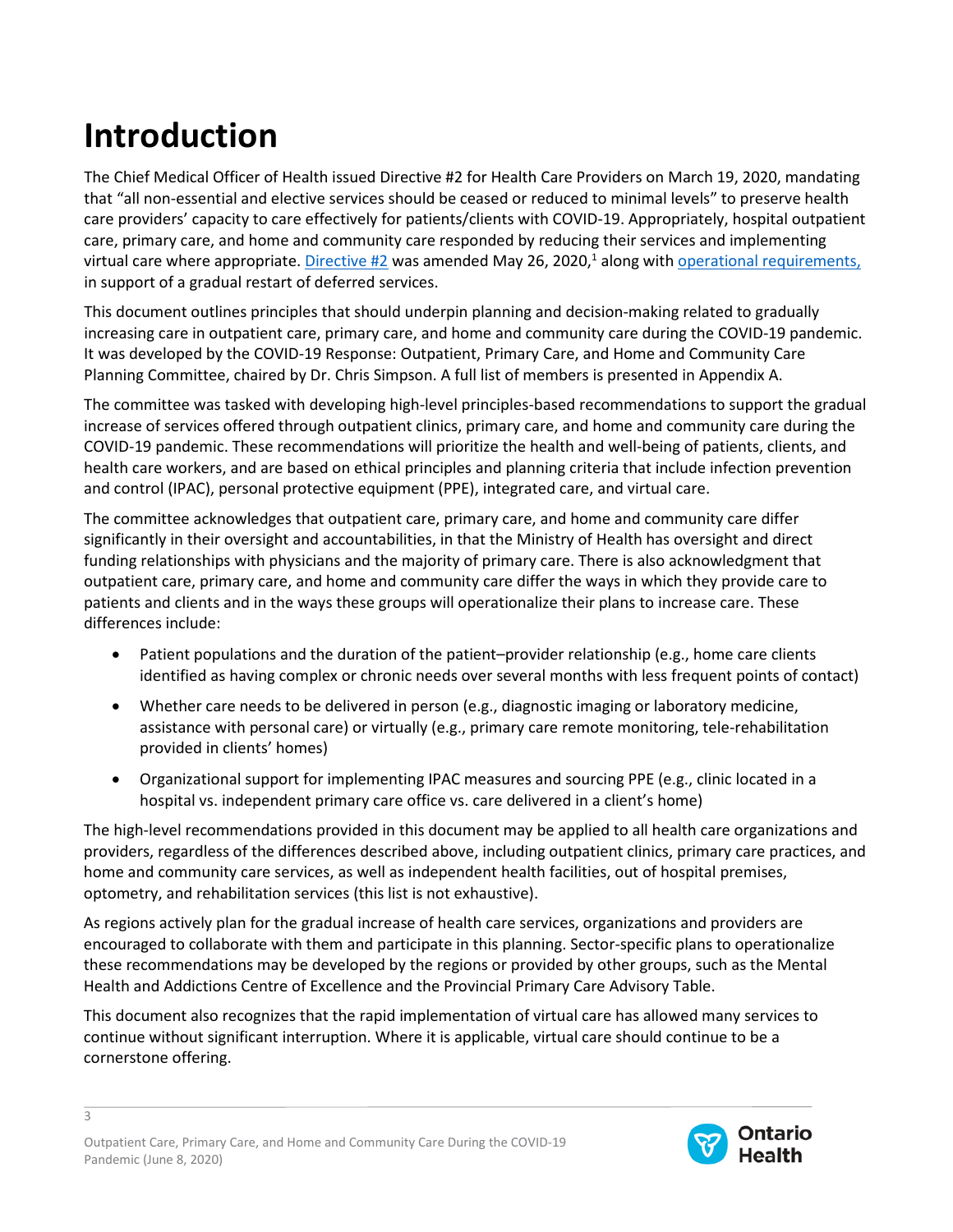# **Principles Underpinning These Recommendations**

The COVID-19 pandemic has had a significant impact on health care delivery in all settings. As health care organizations and providers consider recovery of outpatient care, primary care, and home and community care, they should also consider opportunities to transform care delivery, being mindful of local circumstances. For example:

- Which in-person services should increase? (e.g., diagnostic imaging, assessment of acute symptoms)
- Which services should we stop? (e.g., in-person services that can be delivered virtually more efficiently and safely)
- What collaborative relationships are needed to improve the patient/client and provider experience? (e.g., community–hospital)
- What innovative and transformative solutions should we continue? (e.g., virtual care)

To guide decision-making during the COVID-19 pandemic, and to act on the recommendations outlined below, the following ethical principles and planning assumptions should be considered. It will also be important to stay up to date with guidance provided by the [Ministry of Health.](http://www.health.gov.on.ca/en/pro/programs/publichealth/coronavirus/2019_guidance.aspx)

#### **Ethical Principles**

The recommendations provided in this document align with the following ethical principles to guide planning during the COVID-19 pandemic: proportionality, non-maleficence, equity, and reciprocity. These principles are further described in section 8.

#### **Planning Assumptions**

4

The recommendations provided in this document are based on the following assumptions:

- The pandemic and its impacts in Ontario may last many months to years
- Emergent care has been continuing during the pandemic; urgent care has been continuing at reduced volumes; in some settings, routine care has been continuing virtually
- The health care system is interdependent, and a change in one part of the care continuum may affect delivery of care in others
- Some regions will be better positioned to resume activity than others due to differences in capacity and/or rates of COVID-19 cases (e.g., outbreaks)
- Provision of services will follow an equitable and patient-centred approach, ensuring patients/clients and caregivers are supported across the full continuum of care
- Health care providers and organizations will consider evidence-based recommendations on which services to resume and when, as applicable (see Appendix  $B^{2,3}$  for examples)
- A heightened level of oversight and flexibility will be needed in our system for some time as we move through the full course of COVID-19, as there is uncertainty about the duration and volume of the pandemic waves
- Health care organizations and providers will act as good stewards of available resources, including PPE

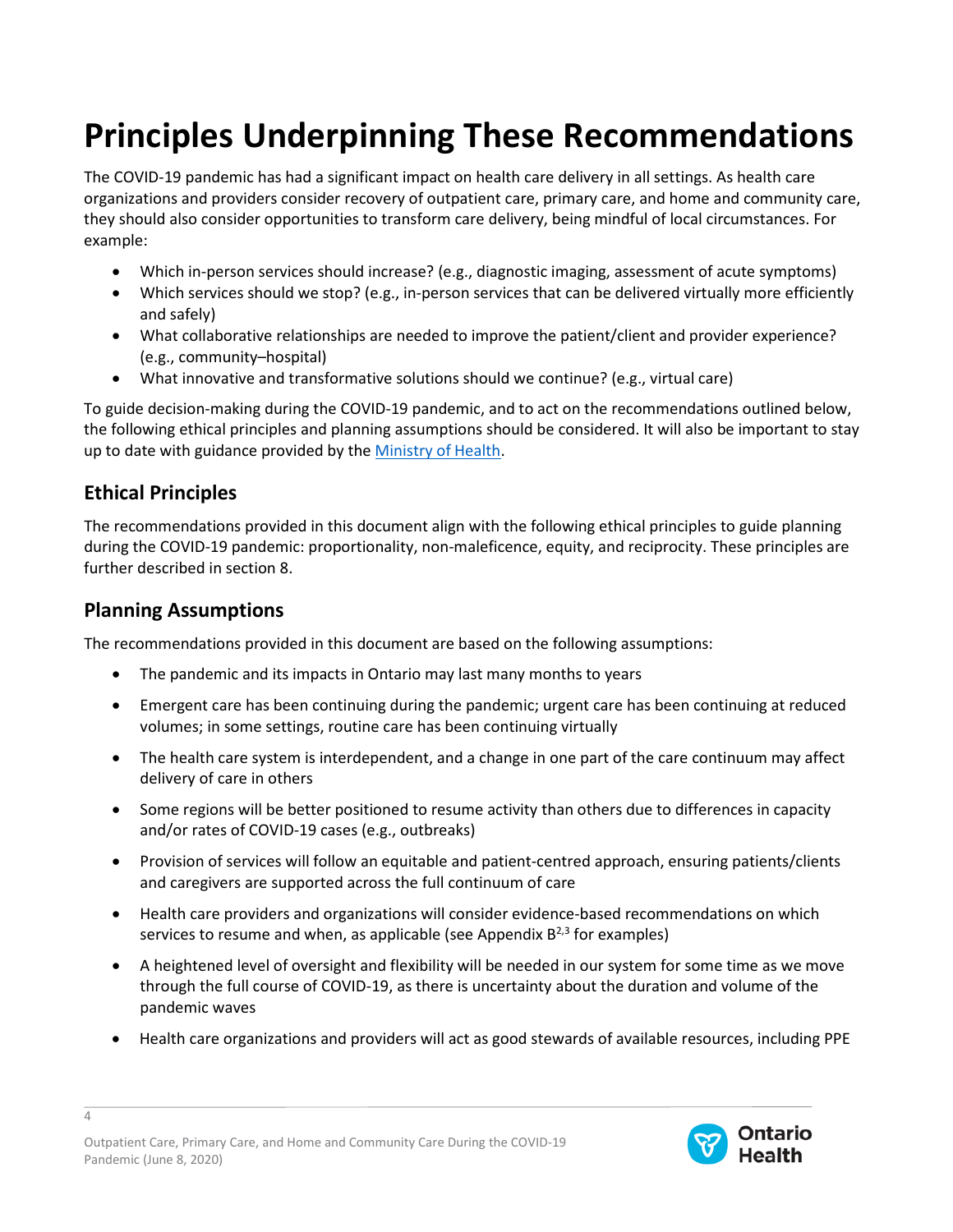# **Recommendations for Provision of Care**

Organizations and providers should consider the following key planning criteria before any increase in care activities, and determine whether they have:

- 1. A long-term strategy for virtual care (where applicable)
- 2. Policy and procedures for IPAC
- 3. An adequate supply of PPE
- 4. Adequate health human resources
- 5. Collaborative relationships with local health service providers, other community supports, and patients/clients
- 6. Capacity to monitor rates of COVID-19 in the community
- 7. A strategy for communicating with patients/clients and caregivers
- 8. A strategy for ethical prioritization of patient/client care

Where a criterion poses a barrier, organizations and providers are encouraged to collaborate with their local partners and/or their region to mitigate these. For reference, Ontario Health has provided detailed [to hospitals](https://www.ontariohealth.ca/sites/ontariohealth/files/2020-05/A%20Measured%20Approach%20to%20Planning%20for%20Surgeries%20and%20Procedures%20During%20the%20COVID-19%20Pandemic.pdf) who are resuming scheduled surgical and procedural care, while the Ministry of Health has provided guidance to [primary care](http://www.health.gov.on.ca/en/pro/programs/publichealth/coronavirus/docs/2019_primary_care_guidance.pdf) an[d home and community care providers.](http://www.health.gov.on.ca/en/pro/programs/publichealth/coronavirus/docs/2019_home_community_care_guidance.pdf)

The planning criteria, and their associated recommendations for implementation, are detailed below.

#### **1. A Long-Term Strategy for Virtual Care**

*Recommendation:* Wherever possible and appropriate, visits should be conducted virtually. In-person care should be scheduled when:

- The type of care being delivered requires it (e.g. a physical examination is required; an immunization is required; an imaging service is being delivered)
- The individual requires it (e.g., privacy is needed for the discussion; language barriers or social determinants of health necessitate it)
- The individual does not have access to technology that permits the safe delivery virtual care (e.g., a personal device, secure internet connection) or if they have low technological literacy
- The individual requires support with activities of daily living

Maximize services that appropriately reduce in-person visits using virtual care. Virtual care is defined as "any interaction between patients and/or members of their circle of care, occurring remotely, using any forms of communication or information technologies with the aim of facilitating or maximizing the quality and effectiveness of patient care."<sup>4</sup> Virtual care is more than video visits and phone calls. It includes digital supports for self-care (e.g., curated apps, wearables); online education and self-management tools (e.g., recreation programs); provider-to-provider supports using asynchronous messaging, e-consultation, phone backup, and specialized platforms (e.g., for specialist to primary care provider communications); providerto-patient supports (e.g., email, asynchronous messaging with patients over email, text, or other secure platform, real-time consultation at a distance); and remote home monitoring.

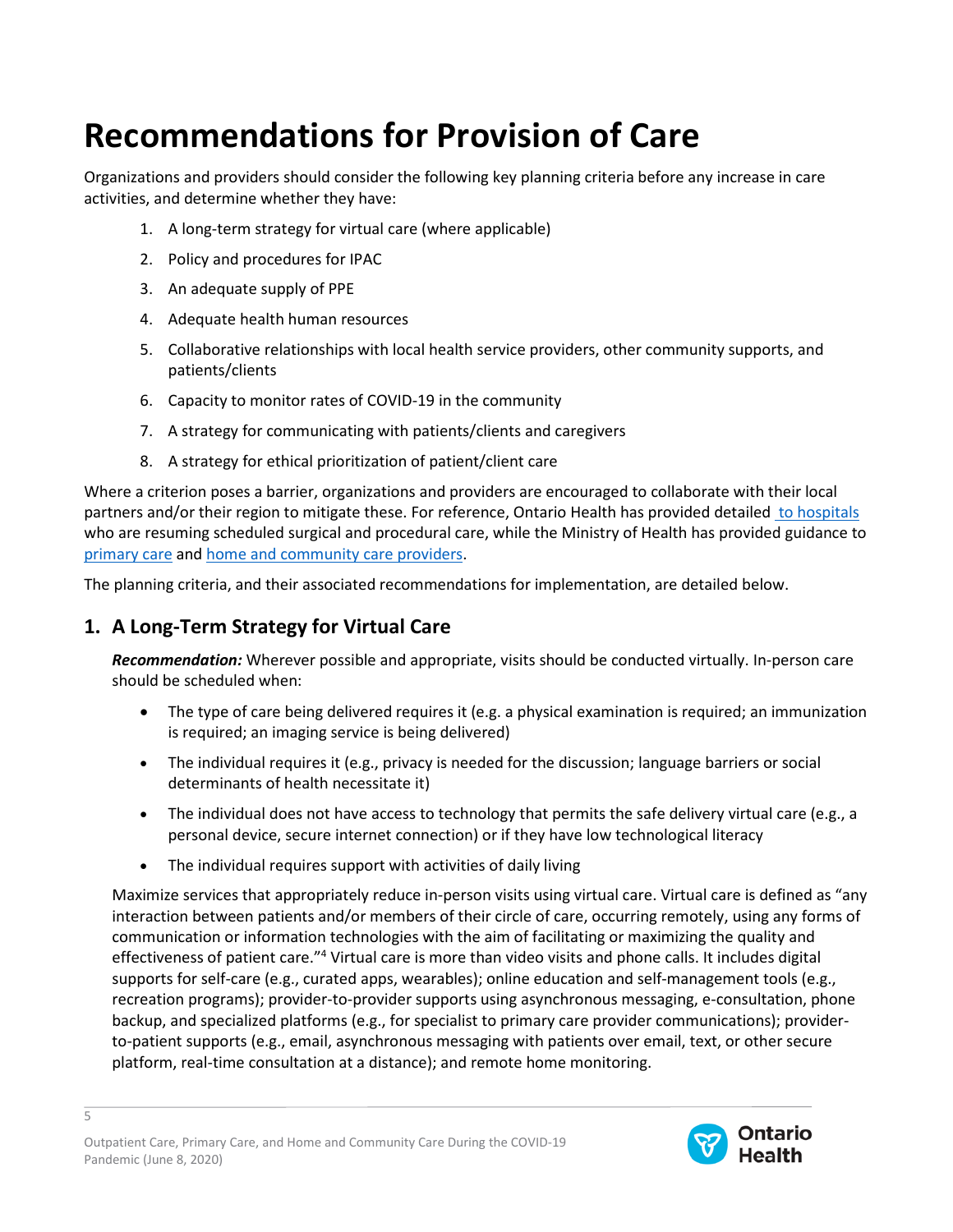There are many advantages to using virtual care besides avoiding unnecessary in-person visits. It may be a superior option for patients who find travel challenging (potentially minimizing missed appointments) and expands patients' access to specialists and clinicians whether they live in urban or rural locations. For hospitals and health care workers, virtual care reduces the costs associated with the provision of PPE and reduces the risk of infection for patients, clients, providers, and staff. However, it is important to note that although virtual care can increase access to care, it also has the potential to exacerbate inequities in access to care for vulnerable populations.<sup>4</sup> Use the "Six Questions to Ask" tool (Appendix  $C^5$ ) to assess potential equity impacts of your virtual care model. This tool is also applicable to models of care more generally.

During the COVID-19 pandemic, an emphasis has been on telephone and video consultations, enabled by temporary [virtual codes](http://www.health.gov.on.ca/en/pro/programs/ohip/bulletins/4000/bul4731.aspx) and related procedures. In addition to virtual visits, other models of virtual care for patients and clients in the community should be considered. These include innovative solutions for pre- and post-operative surgical care, online mental health solutions, virtual emergency solutions, and remote monitoring for patients with COVID-19. Links to these resources are provided in Appendix D.

As part of a long-term strategy, virtual care offerings should be considered beyond the pandemic. This would include strategies to support high-value virtual care.

### **2. Infection Prevention and Control**

*Recommendation:* An organizational risk assessment should be conducted and a comprehensive approach to IPAC should be taken where care is provided in person. A comprehensive approach to IPAC includes the application of the hierarchy of hazard controls<sup>6</sup>:

- Elimination and substitution of the hazard (e.g., virtual care)
- Engineering and system control measures to reduce or eliminate exposure to COVID-19 (e.g., furniture placement to maintain physical distancing in waiting areas, a plexiglass barrier at reception)
- Administrative control measures to reduce the risk of exposure to COVID-19 through the implementation of policies, procedures, training, and education (e.g., policy and procedures for passive and active screening for COVID-19, staff training on donning and doffing PPE)
- Personal protective equipment used in addition to engineering and system control and administrative control measures (e.g., appropriate PPE available to staff)

Resources on IPAC are included in Appendix E.

#### **3. Personal Protective Equipment**

6

**Recommendation:** Ensure appropriate PPE is available to staff. As the first step in IPAC routine practices<sup>7</sup> and as described in [Directive #5](http://www.health.gov.on.ca/en/pro/programs/publichealth/coronavirus/docs/directives/public_hospitals_act.pdf) for Hospitals, a point-of-care risk assessment (PCRA) should be completed by the health care worker before every patient/client interaction in order to assess the risk of exposure to an infection, such as SARS-CoV-2. The PCRA helps the health care worker determine the correct PPE required. Evidence-based recommendations for PPE are as follows:

- Health care workers should wear a surgical/procedure mask for source control (depending on local epidemiology and if physical distancing is not possible)
- Droplet/contact precautions are to be used for all interactions with patients with suspected or confirmed COVID-19 (surgical/procedure mask, isolation gown, gloves, and eye protection)<sup>8,9</sup>

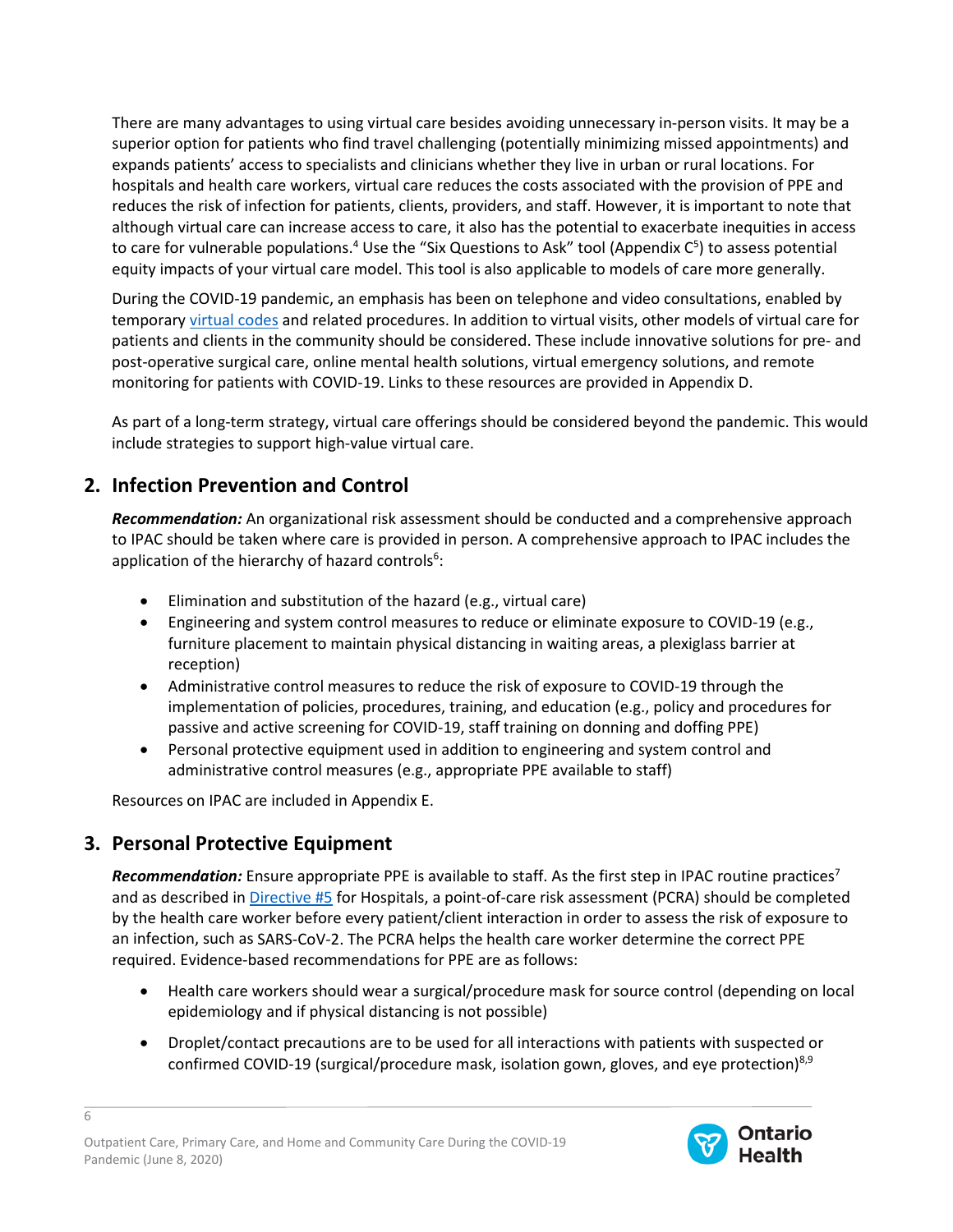- Airborne precautions are used when aerosol-generating medical procedures (AGMPs) are planned or anticipated for patients with suspected or confirmed COVID-19 (e.g., N95 respirator, isolation gown, gloves, eye protection<sup>8</sup>; for a list of AGMPs and a list of procedures that are not considered AGMPs refer to *[Personal Protective Equipment \(PPE\) Use During the COVID-19](https://www.ontariohealth.ca/sites/ontariohealth/files/2020-05/Ontario%20Health%20Personal%20Protective%20Equipment%20Use%20During%20the%20COVID-19%20Pandemic_rev10May20%20PDF_v2.pdf) Pandemic*.)
- Hand hygiene should be performed before and after contact with the patient and the patient's environment and after the removal of PPE
- Patients, clients, and essential caregivers/visitors should wear a mask for source control (cloth or surgical/procedural) and should be encouraged to bring their own if possible

Resources on PPE are included in Appendix E.

The province and regions are working to stabilize the supply chain of PPE, while all health care organizations and workers are asked to implement strategies t[o conserve PPE.](https://www.ontariohealth.ca/sites/ontariohealth/files/2020-05/Ontario%20Health%20Personal%20Protective%20Equipment%20Use%20During%20the%20COVID-19%20Pandemic_rev10May20%20PDF_v2.pdf) The committee recognizes that sourcing a stable supply of PPE will be a challenge for smaller clinics and offices**. If PPE supply is a barrier in your setting, consider collaboration with community partners, an Ontario health team, or your region, as feasible.**

#### **4. Health Human Resources**

*Recommendation:* Assess the health human resources required to increase care activity. This includes planning for both in-office and remote staff. Consider the following:

- Is there adequate capacity of health human resources? (e.g., are you able to repatriate staff redeployed to long-term care?)
- Can some staff continue to work remotely? Are remote staff appropriately supported? (e.g., connectivity, equipment)<sup>10</sup>
- Do you have appropriate supports in place to support the health and well-being of staff? (e.g., stress and fatigue, child care needs)<sup>10</sup>

## **5. Collaboration With the Region, Local Health Service Organizations, Providers, and Patients/Clients**

*Recommendation:* Regions, organizations, and health care workers should work together to ensure delivery of services that support patients'/clients' full continuum of care. Collaboration should aim to avoid unintended community-wide consequences of resuming care as well as seek to improve the integration of care between sectors and across regions. Consider the following:

- Identify partners upstream and downstream of you and the impact that the gradual increase of your services may have on their resources
- If applicable, work with your Ontario health team partners (e.g., leverage IPAC supports from a larger partner organization)
- When possible, consider working with other organizations and providers that provide overlapping services to establish single-entry models and team-based approaches
- Confirm that partners are available and, when required, care can be coordinated in a timely manner (e.g., assessment centers, community laboratory, pharmacy, home and community care, primary care, rehabilitation services, specialists)
- Consider working with patients/clients and caregivers to codesign any new processes
- Where barriers exist, work with your region to mitigate these

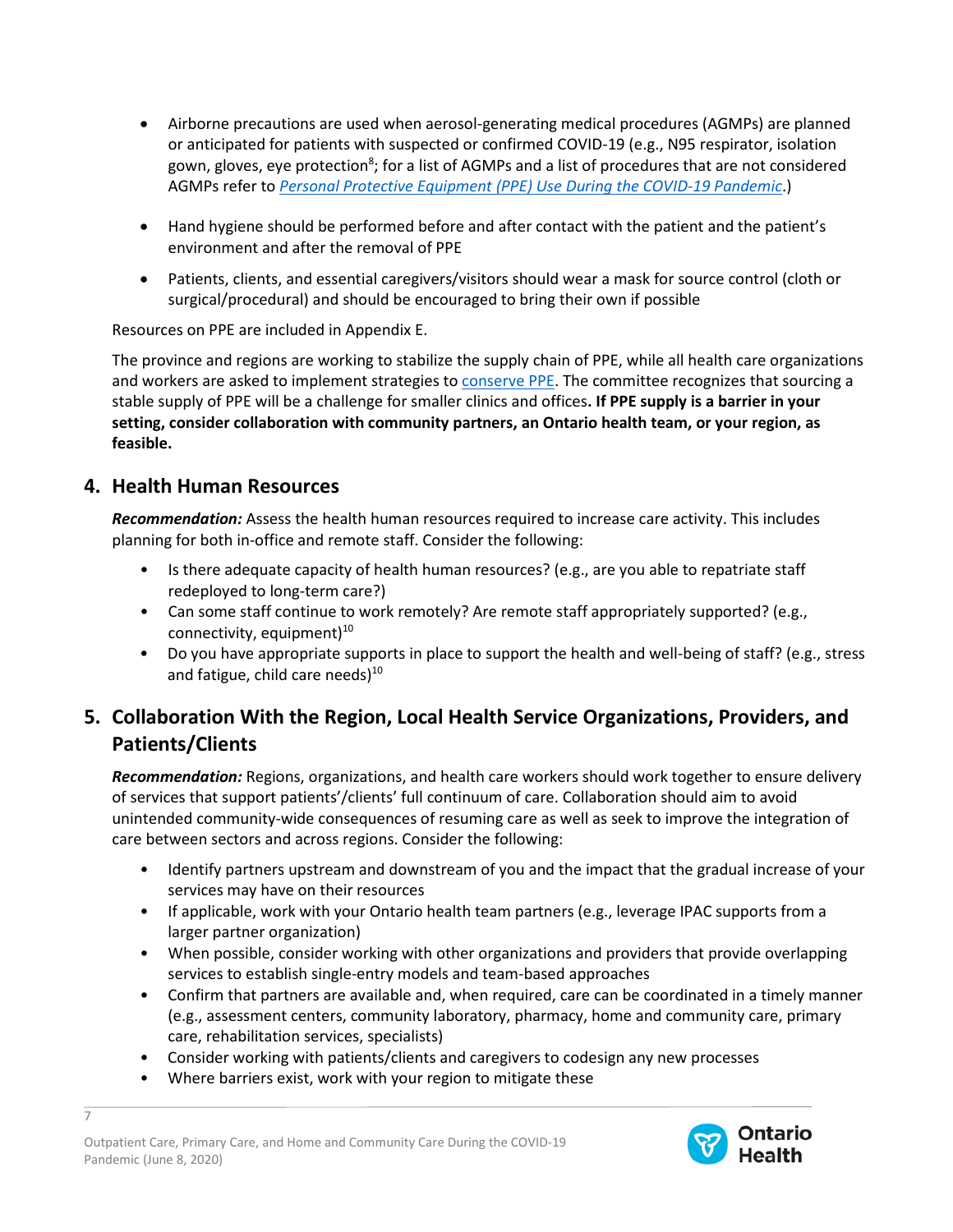### **6. Prevalence of COVID-19 in Your Community**

*Recommendation:* Monitor the level of COVID-19 disease burden in your community. A manageable level of disease burden or a sustained decline in the rate of COVID-19 cases is required before resuming in-person care activities. Health care organizations and providers can refer to data from the [Ministry of Health,](https://www.ontario.ca/page/how-ontario-is-responding-covid-19#section-0) [Public](https://www.publichealthontario.ca/en/data-and-analysis/infectious-disease/covid-19-data-surveillance/covid-19-data-tool)  [Health Ontario,](https://www.publichealthontario.ca/en/data-and-analysis/infectious-disease/covid-19-data-surveillance/covid-19-data-tool) or local data shared by their region.

As public health measures are lifted, it will be important to monitor if/how gradually increasing services impacts rates of COVID-19 in your community and adjust your service delivery appropriately.11 An increase in outbreaks may require a ramp-down of some services again so that resources can be redirected to care for patients with COVID-19. Decreasing rates of COVID-19 may signal that is it safe to further resume deferred care.

### **7. Communication with Patients/Clients and Caregivers**

*Recommendation:* Communicate regularly with patients/clients and caregivers. <sup>10</sup> It is up to each health care provider to determine how they will communicate to patients/clients and caregivers during this pandemic.

Take this opportunity to talk with patients/clients and caregivers about their needs, wishes, and values. Trust is paramount.<sup>12</sup> Some caregivers will require more information than others, and all questions must be answered thoroughly. Discussions should address patients'/clients' and caregivers' major areas of concern and expectations and what to do if a problem arises. Brainstorm potential solutions to problems and create a safe space for new ideas. Provide education or resources where possible.<sup>13</sup> A combination of virtual discussions by phone or other means, complemented with written information highlighting key messages, is recommended.14

Many community services clients rely on may be reduced or unavailable, such as transportation services and day programs—regular check-ins or monitoring may be appropriate. Caregivers are taking on more responsibility than they have in the past, and it is important to give them the information they will need to care for someone at home. Every effort should be made to provide timely and clear communication to ensure patients/clients are supported across the full continuum of care.<sup>15</sup>

To learn more about patient partnering, visit the [resource hub](https://www.hqontario.ca/Patient-Partnering/Patient-Partnering-Tools-and-Resources/Resources-for-Health-Care-Providers) at Ontario Health (Quality).

### **8. A Strategy for Ethical Prioritization of Patient/Client Care Activities**

*Recommendation:* A strategy for ethical prioritization of patient/client care activities should be followed.

Overall, gradual increase of services should be guided by the ethical principles listed in **Table 1**. These guiding principles can help identify which services should be prioritized for resumption, including when and how, and the extent to which those services should be restarted or increased.

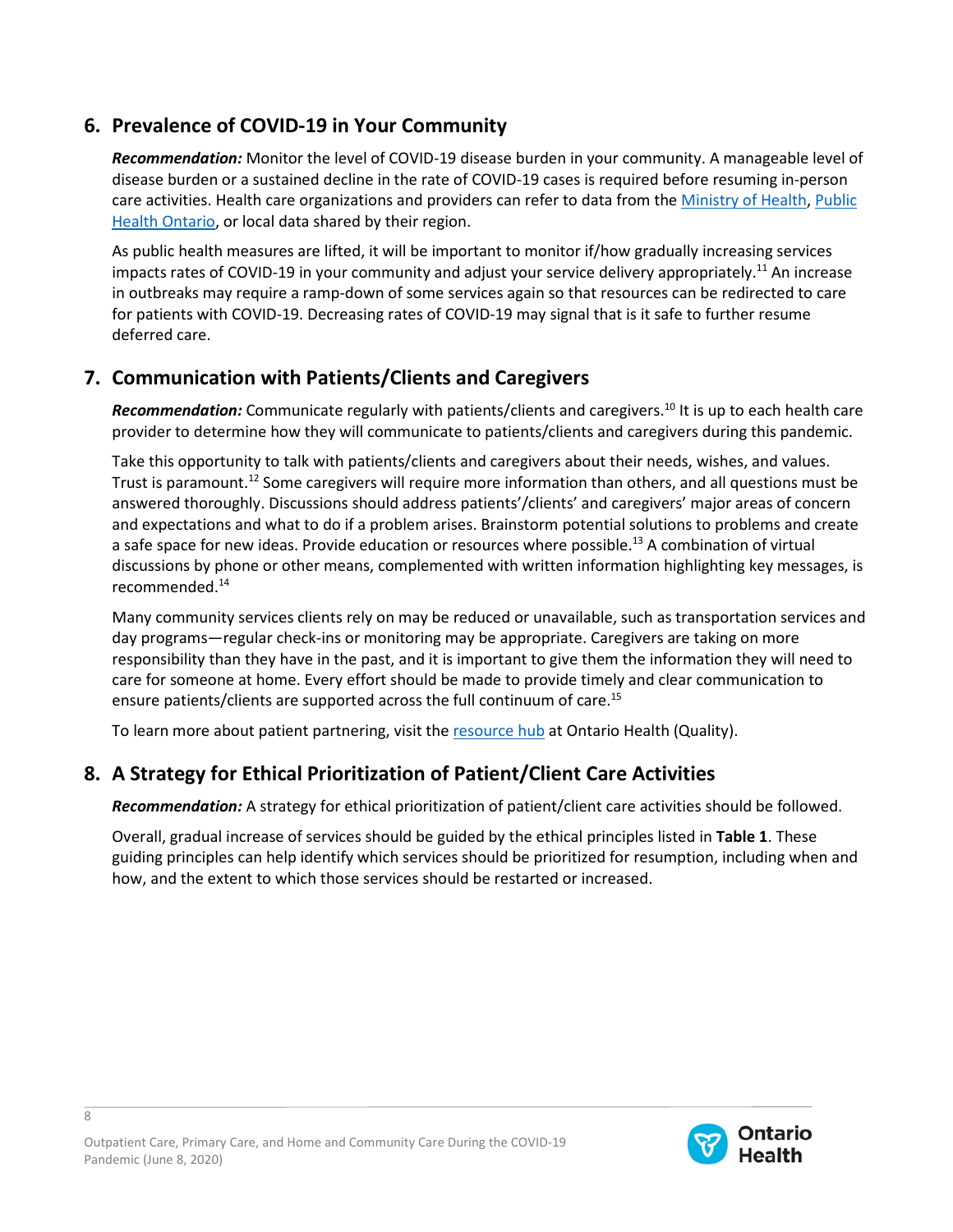#### **Table 1. Guiding ethical principles**

| <b>Ethical Principle</b>                                                                                                                                                                                                                                                                                                                                                                                                                                                                                                                                                    | <b>Considerations</b>                                                                                                                                                                                                                                                                                                                                                                                                                    |
|-----------------------------------------------------------------------------------------------------------------------------------------------------------------------------------------------------------------------------------------------------------------------------------------------------------------------------------------------------------------------------------------------------------------------------------------------------------------------------------------------------------------------------------------------------------------------------|------------------------------------------------------------------------------------------------------------------------------------------------------------------------------------------------------------------------------------------------------------------------------------------------------------------------------------------------------------------------------------------------------------------------------------------|
| Proportionality-Decisions to resume or increase<br>services in the community should be in proportion to<br>the real or anticipated capacity to provide those<br>services.                                                                                                                                                                                                                                                                                                                                                                                                   | Are patients' needs not being met where<br>$\bullet$<br>sufficient capacity exists to meet those needs?<br>Are the risks of deferring in-person care greater<br>$\bullet$<br>than the risks (to patient, provider, and<br>community) of providing in-person care?                                                                                                                                                                        |
| Non-Maleficence-Decisions should strive to limit<br>harm wherever possible. Activities that have higher<br>implications for morbidity/ mortality if delayed too<br>long should be prioritized over those with fewer<br>implications for morbidity/mortality if delayed too<br>long. This requires considering the differential<br>benefits and burdens to patients and patient<br>populations as well as available alternatives to<br>relieve pain and suffering.                                                                                                           | Do prioritization decisions consider all relevant<br>$\bullet$<br>harms to patients: mortality, morbidity, loss of<br>quality of life or function, developmental impact,<br>and psychological and social suffering?<br>Are the decisions regarding prioritizing care<br>$\bullet$<br>based on the best available evidence?                                                                                                               |
| <b>Equity</b> -All persons experiencing the same levels of<br>urgency should be treated in the same way unless<br>relevant differences exist, and special attention<br>should be paid to actions that might further<br>disadvantage the already disadvantaged or<br>vulnerable. This requires consideration of time on<br>wait lists and experiences with prior cancellations.<br>Decision-makers should strive to consider the<br>interests between the needs of COVID-19 patients<br>and patients who need time-sensitive treatment for<br>other diseases and conditions. | What are the unintended potential equity<br>$\bullet$<br>impacts (positive and negative) of decisions on<br>specific population groups?<br>Is there a process to maximize equitable access<br>$\bullet$<br>to services through regional coordination (e.g.,<br>family health teams, Ontario health teams)?<br>Is data collected to assess outcomes of decision-<br>$\bullet$<br>making and to ensure equity/reduce<br>vulnerability?     |
| Reciprocity-Certain patients and patient<br>populations will be particularly burdened as a result<br>of our health system's limited capacity due to COVID-<br>19. Consequently, our health system has a reciprocal<br>obligation to ensure that those burdened by these<br>decisions continue to have their health monitored,<br>receive appropriate care, and can be (re)evaluated<br>for emergent activities should they require them.                                                                                                                                    | Is there a plan in place for monitoring and<br>$\bullet$<br>supporting patients who are waiting for services?<br>Have strategies to mitigate the impacts of<br>$\bullet$<br>priority-setting (such as serial delays for low-<br>priority issues) been incorporated?<br>Have strategies to mitigate impacts of priority-<br>$\bullet$<br>setting on clinical and academic programs, staff,<br>physicians, and learners been incorporated? |

To determine which services should be prioritized for resumption, the ethical principles described above need to be applied using a fair process. Different care contexts have unique patient/client needs (e.g., patient populations, IPAC requirements), which can nuance the application of these principles. Moreover, the application of one principle (e.g., non-maleficence) may suggest a different priority or direction than the application of another principle (e.g., equity), and trade-offs between principles may be required. Reasonable disagreement is possible. A fair process is therefore needed to ensure the legitimacy and accountability of the

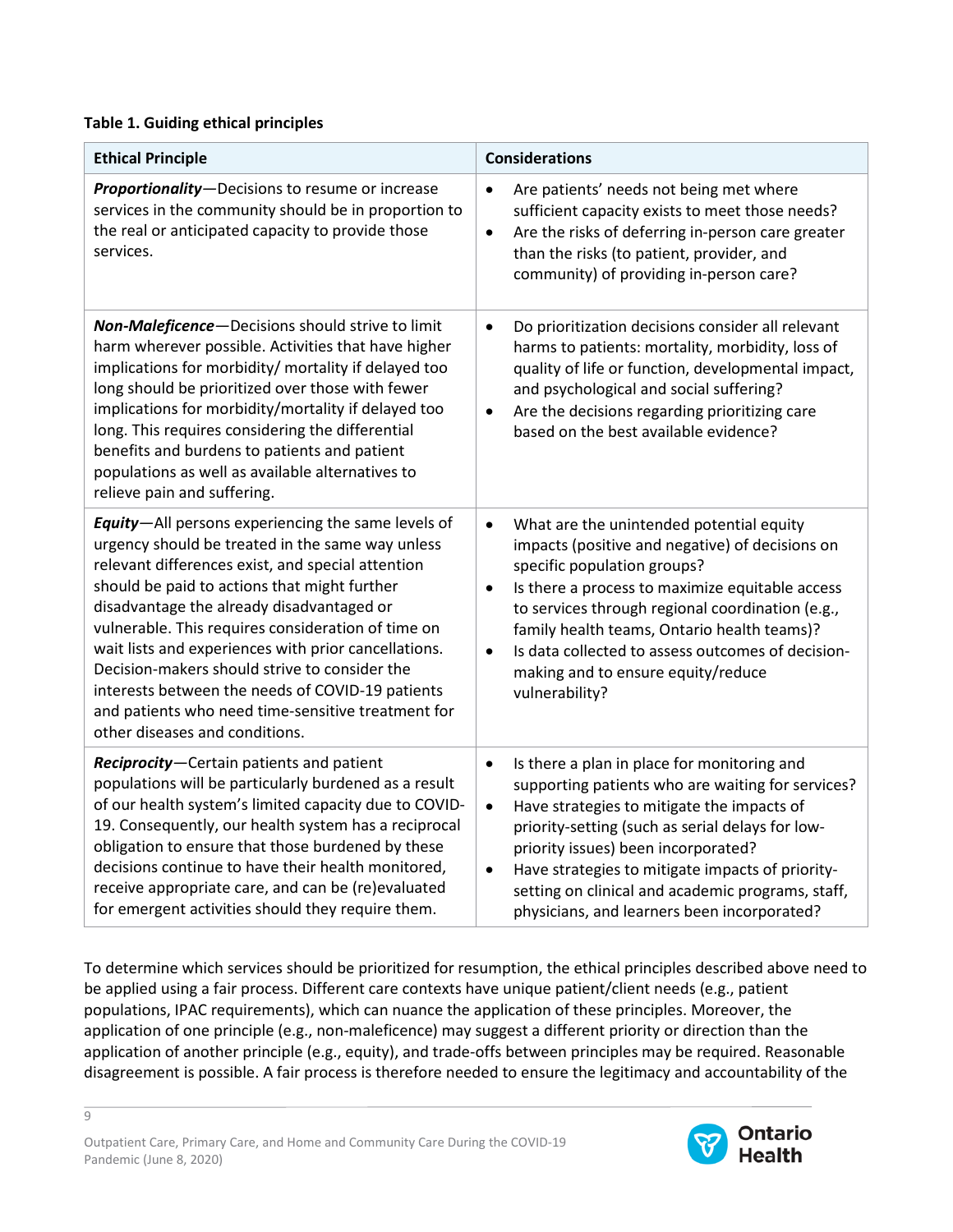application of these principles when making priority-setting decisions. **Table 2** outlines five conditions should be met during the decision-making process.

#### **Table 2. Conditions to guide a fair process**

| <b>Process Condition</b>                                                                                                                                             | <b>Considerations</b>                                                                                                                                                                                                                                                                                                                                                            |
|----------------------------------------------------------------------------------------------------------------------------------------------------------------------|----------------------------------------------------------------------------------------------------------------------------------------------------------------------------------------------------------------------------------------------------------------------------------------------------------------------------------------------------------------------------------|
| Relevance-Decisions should be based on reasons<br>(i.e., evidence, principles, values) that fair-minded<br>people can agree are relevant under the<br>circumstances. | Are the aim and scope of the priority-setting<br>$\bullet$<br>process clear to all stakeholders?<br>Are the criteria for decision-making explicit? Are<br>$\bullet$<br>they evidence-informed, aligned with<br>regional/provincial directives, and grounded in<br>the principles listed in Table 1?                                                                              |
| Transparency-Decisions and their rationales should<br>be publicly accessible.                                                                                        | Is there a formal communications plan for this<br>$\bullet$<br>process within each organization?<br>Is the rationale for decisions effectively<br>$\bullet$<br>communicated to all stakeholders, including the<br>affected patients, providers, and communities?<br>Is documentation of decisions completed and<br>$\bullet$<br>archived appropriately to ensure accountability? |
| Revision-There should be opportunities to revisit<br>and revise decisions and a mechanism to resolve<br>disputes.                                                    | Is there a clear process for managing appeals<br>$\bullet$<br>(including who can make them) and resolving<br>disagreements?<br>Is there a clear process for regular review of past<br>$\bullet$<br>decisions?                                                                                                                                                                    |
| Engagement-Efforts should be made to minimize<br>power differences and to ensure effective<br>stakeholder participation.                                             | Have the concerns/wishes/values of<br>$\bullet$<br>patients/caregivers been incorporated into<br>decision-making?<br>Are the broad range of stakeholders most<br>$\bullet$<br>impacted by priority-setting engaged in the<br>decision-making process?                                                                                                                            |
| Enforcement-There should be voluntary or public<br>regulation to ensure the other four process<br>conditions are met.                                                | Are the four ethical principles in Table 1 reflected<br>$\bullet$<br>in practice, in discussions, and in decisions?<br>Is there a formal evaluation strategy to identify<br>$\bullet$<br>opportunities to improve the prioritization<br>process?                                                                                                                                 |

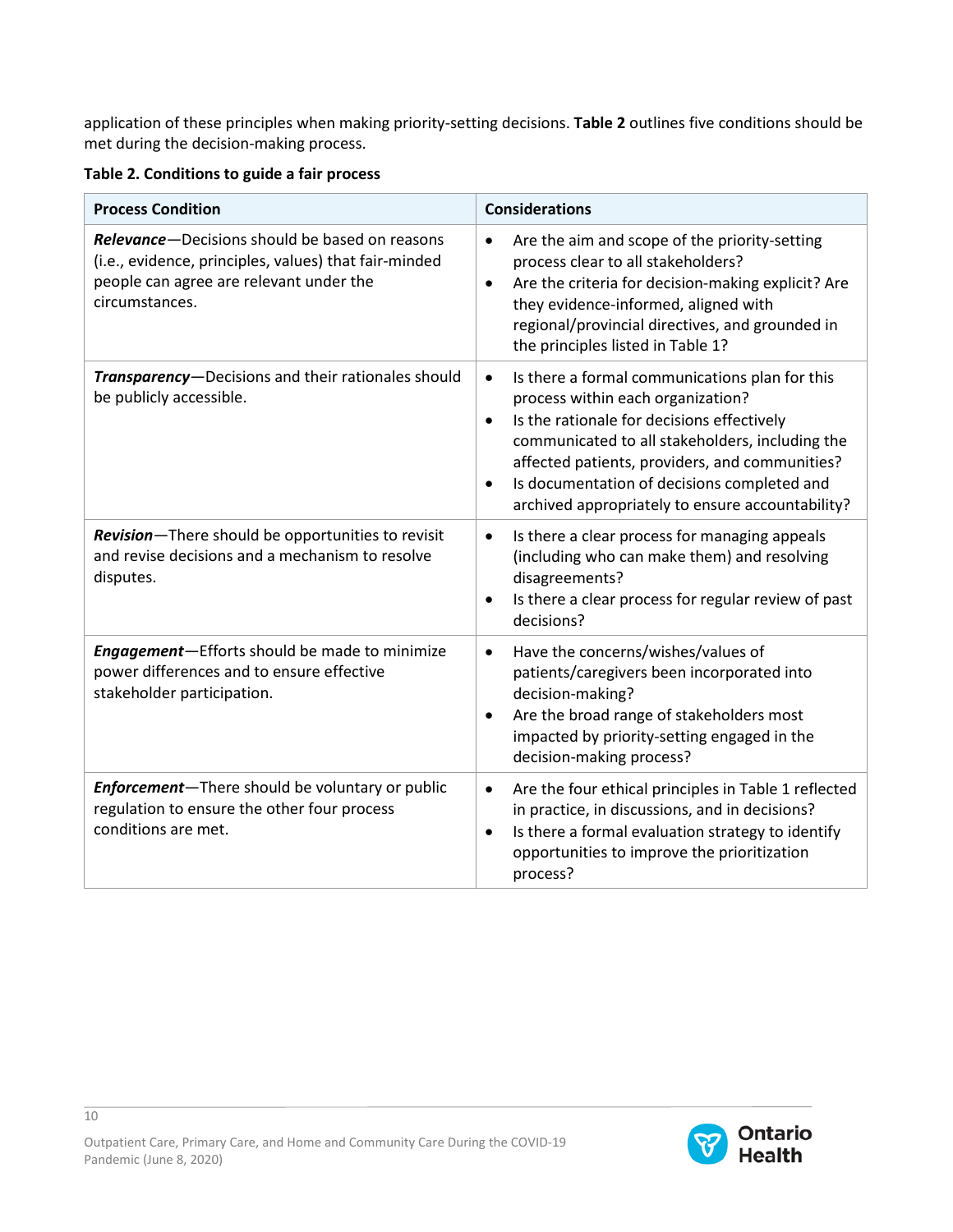# **Conclusion**

The recommendations provided in this document are supported by ethical principles and planning assumptions, and include ensuring an ongoing strategy for virtual care (where applicable), establishing policy and procedures for IPAC, establishing an adequate supply of PPE, ensuring adequate and well supported health human resources, collaborating with the region and local health service providers, monitoring the rates of COVID-19 in your community, establishing a strategy for communicating with patients/clients and caregivers, and establishing a strategy for the ethical prioritization of patient/client care activities. These are key planning criteria that should be carefully considered before gradually increasing provision of care. Wherever possible and appropriate, care should be delivered virtually. When care is delivered in person, the appropriate precautions to optimize the health and safety of patients/clients and health care workers should be taken.

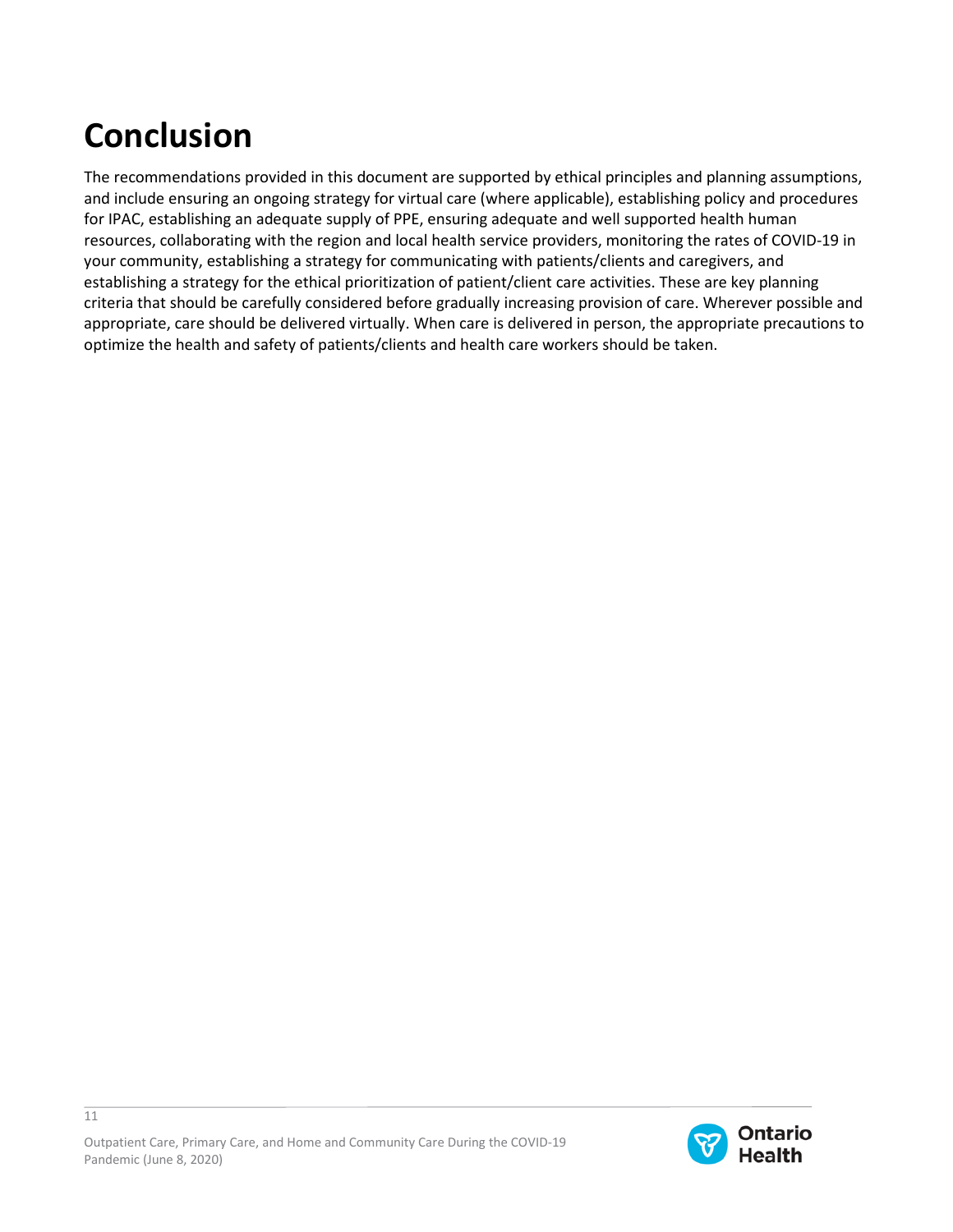# **References**

- (1) Williams DC. Directive #2 for health care providers [Internet]. Toronto (ON): Ministry of Health, Ministry of Long-Term Care; 2020 March 26 [cited 2020 March 27]. Available from: [http://www.health.gov.on.ca/en/pro/programs/publichealth/coronavirus/docs/directives/RHPA\\_profes](http://www.health.gov.on.ca/en/pro/programs/publichealth/coronavirus/docs/directives/RHPA_professionals.pdf) [sionals.pdf](http://www.health.gov.on.ca/en/pro/programs/publichealth/coronavirus/docs/directives/RHPA_professionals.pdf)
- (2) Wintemute K, Thériault G. Post-COVID primary care reboot? [Internet]. Mississauga (ON): College of Family Physicians of Canada. 2020 May 7 [cited 2020 May 25]. Available from: <https://www.cfp.ca/news/2020/05/07/5-07>
- (3) Canadian Association of Radiologists. Radiology resumption of clinical services [Internet]. Ottawa (ON): The Association; 2020 [cited 2020 May 25]. Available from: [https://car.ca/wp](https://car.ca/wp-content/uploads/2020/05/CAR-Radiology-Resumption-of-Clinical-Services-Report_FINAL.pdf)[content/uploads/2020/05/CAR-Radiology-Resumption-of-Clinical-Services-Report\\_FINAL.pdf](https://car.ca/wp-content/uploads/2020/05/CAR-Radiology-Resumption-of-Clinical-Services-Report_FINAL.pdf)
- (4) Canadian Medical Association, College of Family Physicians of Canada, Royal College of Physicians and Surgeons of Canada. Virtual care: recommendations for scaling up virtual medical services [Internet]. Ottawa (ON): Canadian Medical Association; 2020 [cited 2020 May 26]. Available from: <https://www.cma.ca/sites/default/files/pdf/virtual-care/ReportoftheVirtualCareTaskForce.pdf>
- (5) Equity Diversity and Inclusion During COVID-19 Working Group. Putting equity, diversity and inclusion into practice during COVID-19 and beyond (unpublished; for internal use only). Toronto (ON): Women's College Hospital; 2020 May 15.
- (6) Ministry of Health. COVID-19 guidance: primary care providers in a community setting [Internet]. Toronto (ON): The Ministry 2020 [cited 2020 May 25]. Available from: [http://www.health.gov.on.ca/en/pro/programs/publichealth/coronavirus/docs/2019\\_primary\\_care\\_gui](http://www.health.gov.on.ca/en/pro/programs/publichealth/coronavirus/docs/2019_primary_care_guidance.pdf) [dance.pdf](http://www.health.gov.on.ca/en/pro/programs/publichealth/coronavirus/docs/2019_primary_care_guidance.pdf)
- (7) Provincial Infectious Diseases Advisory Committee. Routine practices and additional precautions in all health care settings, 3rd edition [Internet]. Toronto, ON: Queen's Printer for Ontario; 2012 [cited 2020 Apr 25]. Available from[: https://www.publichealthontario.ca/-/media/documents/B/2012/bp-rpap](https://www.publichealthontario.ca/-/media/documents/B/2012/bp-rpap-healthcare-settings.pdf?la=en)[healthcare-settings.pdf?la=en](https://www.publichealthontario.ca/-/media/documents/B/2012/bp-rpap-healthcare-settings.pdf?la=en)
- (8) Public Health Ontario. Technical brief: IPAC recommendations for use of personal protective equipment for care of individuals with suspect or confirmed COVID-19 [Internet]. Toronto: Queen's Printer for Ontario; 2020 [cited 2020 May 5]. Available from: [https://www.publichealthontario.ca/-](https://www.publichealthontario.ca/-/media/documents/ncov/updated-ipac-measures-covid-19.pdf?la=en) [/media/documents/ncov/updated-ipac-measures-covid-19.pdf?la=en](https://www.publichealthontario.ca/-/media/documents/ncov/updated-ipac-measures-covid-19.pdf?la=en)
- (9) Lynch JB, Davitkov P, Anderson DJ, Bhimraj A, Cheng VC-C, Guzman-Cottrill J, et al. Infectious Diseases Society of America guidelines on infection prevention in patients with suspected or known COVID-19 [Internet]. Arlington (VA): IDSA; 2020 [cited 2020 May 25]. Available from: <https://www.idsociety.org/practice-guideline/covid-19-guideline-infection-prevention/>
- (10) Gajjar J, Pullen N, Laxer D, Wright J. Reopening Ontario to a "new normal": five public health pillars for a safe return. [Internet]. Toronto: Ontario Medical Association; 2020 [cited 2020 May 25]. Available from: <https://content.oma.org/wp-content/uploads/private/Reopening-Ontario-5-Public-Health-Pillars.pdf>
- (11) Government of Ontario. A framework for reopening our province [Internet]. Toronto (ON): Queen's Printer for Ontario; 2020 [cited 2020 May 26]. Available from: [https://files.ontario.ca/mof-framework](https://files.ontario.ca/mof-framework-for-reopening-our-province-en-2020-04-27.pdf)[for-reopening-our-province-en-2020-04-27.pdf](https://files.ontario.ca/mof-framework-for-reopening-our-province-en-2020-04-27.pdf)
- (12) Propel Centre for Population Health Impact. Environmental scan: best practices in reaching underserved groups for deliberative engagement and public dialogues [Internet]. Waterloo (ON): Propel Centre for Population Health Impact, University of Waterloo; 2018 [cited 2020 May 26]. Available from: [https://s22457.pcdn.co/wp-content/uploads/2019/03/Environmental-Scan-Best-Practices-in-Reaching-](https://s22457.pcdn.co/wp-content/uploads/2019/03/Environmental-Scan-Best-Practices-in-Reaching-Underserved-EN.pdf)[Underserved-EN.pdf](https://s22457.pcdn.co/wp-content/uploads/2019/03/Environmental-Scan-Best-Practices-in-Reaching-Underserved-EN.pdf)



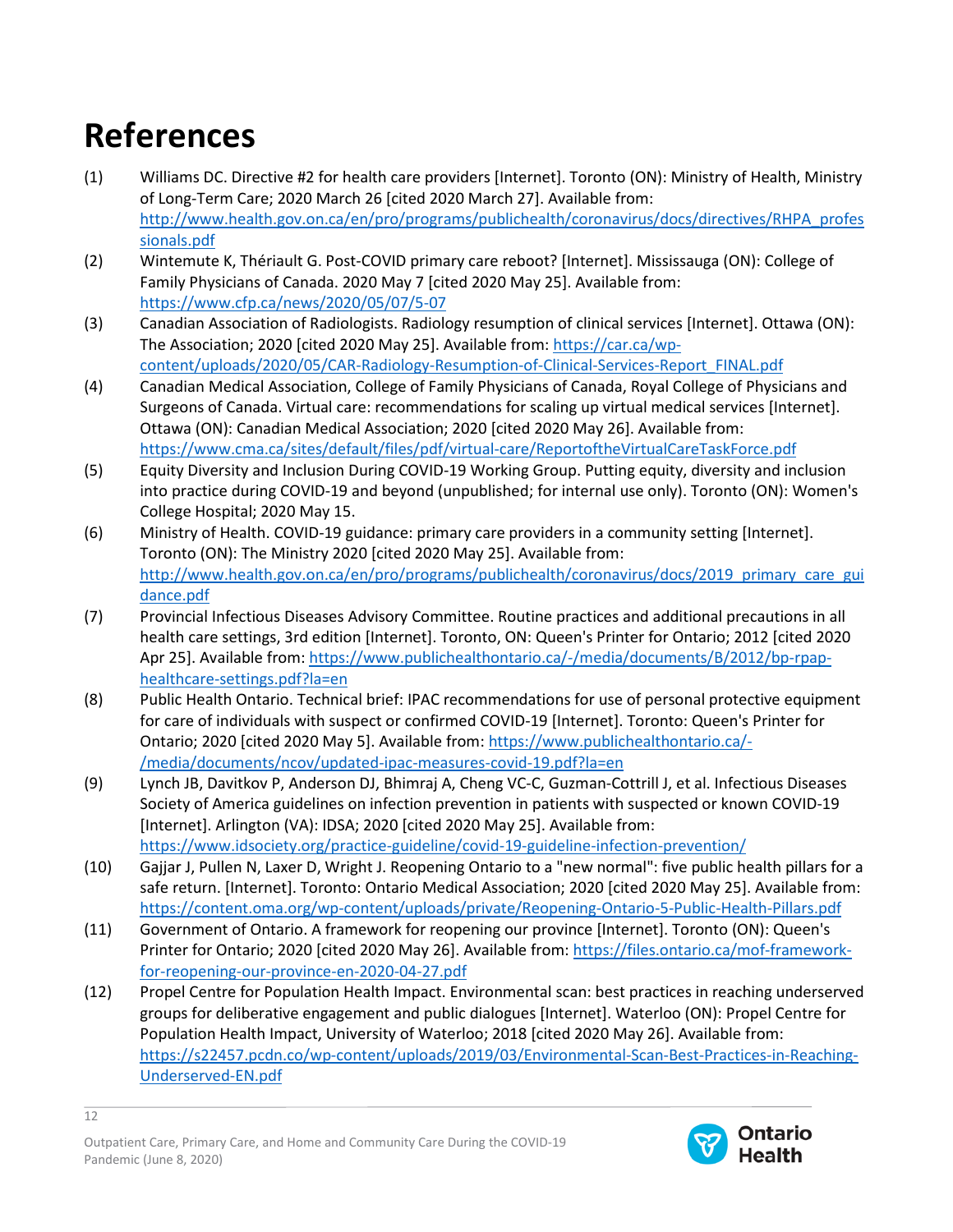- (13) Health Quality Ontario. Take your patient partnering to the next level [Internet]. Toronto (ON): Queen's Printer for Ontario; 2019 [cited 2020 May 26]. Available from: <https://hqontario.ca/Portals/0/documents/pe/patient-partnering-next-level-en.pdf>
- (14) Ontario Health (Quality). Adopting and integrating virtual visits into care: draft clinical guidance [Internet]. Toronto (ON): Queen's Printer for Ontario; 2020 [cited 2020 May 26]. Available from: [https://quorum.hqontario.ca/Portals/0/Users/170/54/10154/Draft%20Clinical%20Guidance\\_Adopting%](https://quorum.hqontario.ca/Portals/0/Users/170/54/10154/Draft%20Clinical%20Guidance_Adopting%20and%20integrating%20virtual%20visits%20into%20care_V1.pdf?ver=2020-03-13-091936-370) [20and%20integrating%20virtual%20visits%20into%20care\\_V1.pdf?ver=2020-03-13-091936-370](https://quorum.hqontario.ca/Portals/0/Users/170/54/10154/Draft%20Clinical%20Guidance_Adopting%20and%20integrating%20virtual%20visits%20into%20care_V1.pdf?ver=2020-03-13-091936-370)
- (15) Kurdina A, Born K, Levinson W. Patient and public engagement in Choosing Wisely [Internet]. Toronto (ON): Choosing Wisely Canada; 2019 [cited 2020 May 26]. Available from: [https://www.commonwealthfund.org/sites/default/files/2019-05/International%20Toolkit\\_V1.pdf](https://www.commonwealthfund.org/sites/default/files/2019-05/International%20Toolkit_V1.pdf)

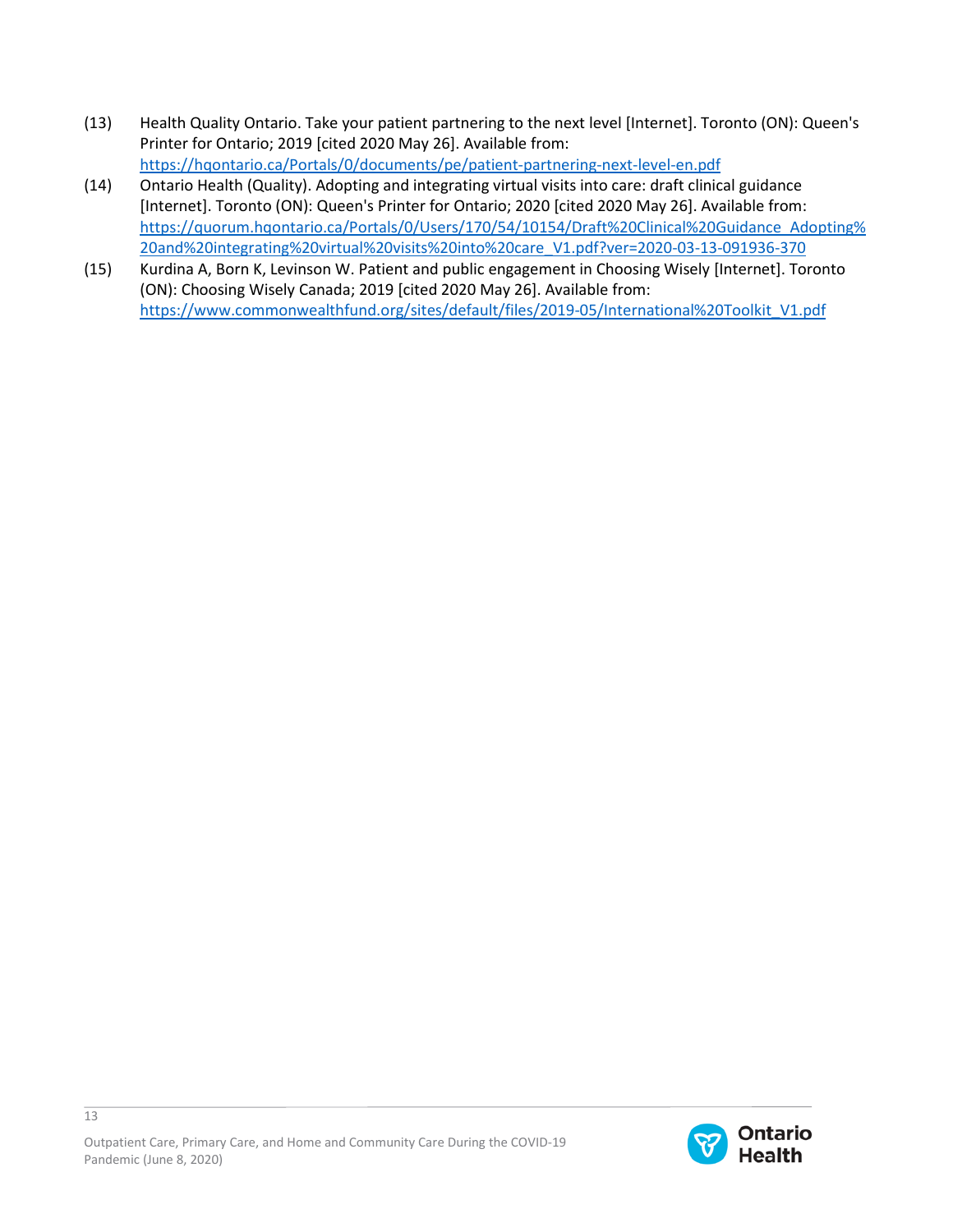# **Appendices**

|  | Appendix A: Outpatient, Primary Care, and Community Services Planning Committee |  |
|--|---------------------------------------------------------------------------------|--|
|  |                                                                                 |  |

| <b>Member</b>         | <b>Role/Organization</b>                                                                                                                                                        |
|-----------------------|---------------------------------------------------------------------------------------------------------------------------------------------------------------------------------|
| Chris Simpson (Chair) | Vice-Dean (Clinical), School of Medicine, Queen's University                                                                                                                    |
| <b>Aaron Pollett</b>  | Provincial Head, Pathology and Laboratory Medicine Program, Ontario Health<br>(Cancer Care Ontario)                                                                             |
| Anthony Stone         | Chief of Staff, Lakeridge Health; Lead Physician, Clarington Family Health<br>Organization                                                                                      |
| Carrie Bernard        | Assistant Professor, Department of Family and Community Medicine, University of<br>Toronto; Assistant Clinical Professor, Department of Family Medicine, McMaster<br>University |
| David Pichora         | President and CEO, Kingston Health Sciences Centre                                                                                                                              |
| Danielle Martin       | Executive Vice President and Chief Medical Executive, Women's College Hospital                                                                                                  |
| Derek McNally         | Executive Vice President Clinical Services and Chief Nursing Executive, Niagara<br>Health                                                                                       |
| <b>Edward Brown</b>   | Chief Executive Officer, Ontario Health (Ontario Telemedicine Network)                                                                                                          |
| <b>Garth Matheson</b> | Interim President and CEO, Ontario Health (Cancer Care Ontario)                                                                                                                 |
| <b>Howard Ovens</b>   | Chief Medical Strategy Officer, Sinai Health System; Ontario Provincial Lead,<br><b>Emergency Medicine</b>                                                                      |
| Jason Bartell         | Interim Executive Director/Nurse Practitioner, Chatham-Kent Family Health Team                                                                                                  |
| Jennifer Everson      | Vice-President, Clinical, Ontario Health (West)                                                                                                                                 |
| Julian Dobranowski    | Chief of Diagnostic Imaging, Niagara Health; Provincial Lead, Cancer<br>Imaging, Ontario Health (Cancer Care Ontario)                                                           |
| Kimberly Wintemute    | Family Physician, Primary Care Lead, Choosing Wisely Canada; Assistant<br>Professor, University of Toronto                                                                      |
| Linda Rabeneck        | Vice President of Prevention and Cancer Control, Ontario Health (Cancer<br>Care Ontario)                                                                                        |
| Mary Burnett          | CEO, Alzheimer Society Brant, Haldimand Norfolk, Hamilton Halton                                                                                                                |
| Paul Preston          | Vice-President, Clinical, Ontario Health (North)                                                                                                                                |
| Robert Sibbald        | Director, Ethics, Patient Experience/Relations, and Indigenous Liaison,<br>London Health Sciences Centre                                                                        |
| Sue Tobin             | Clinic Director and Nurse Practitioner, Ingersoll Nurse Practitioner-Led Clinic                                                                                                 |
| Wendy Hansson         | President and CEO, Sault Area Hospital                                                                                                                                          |

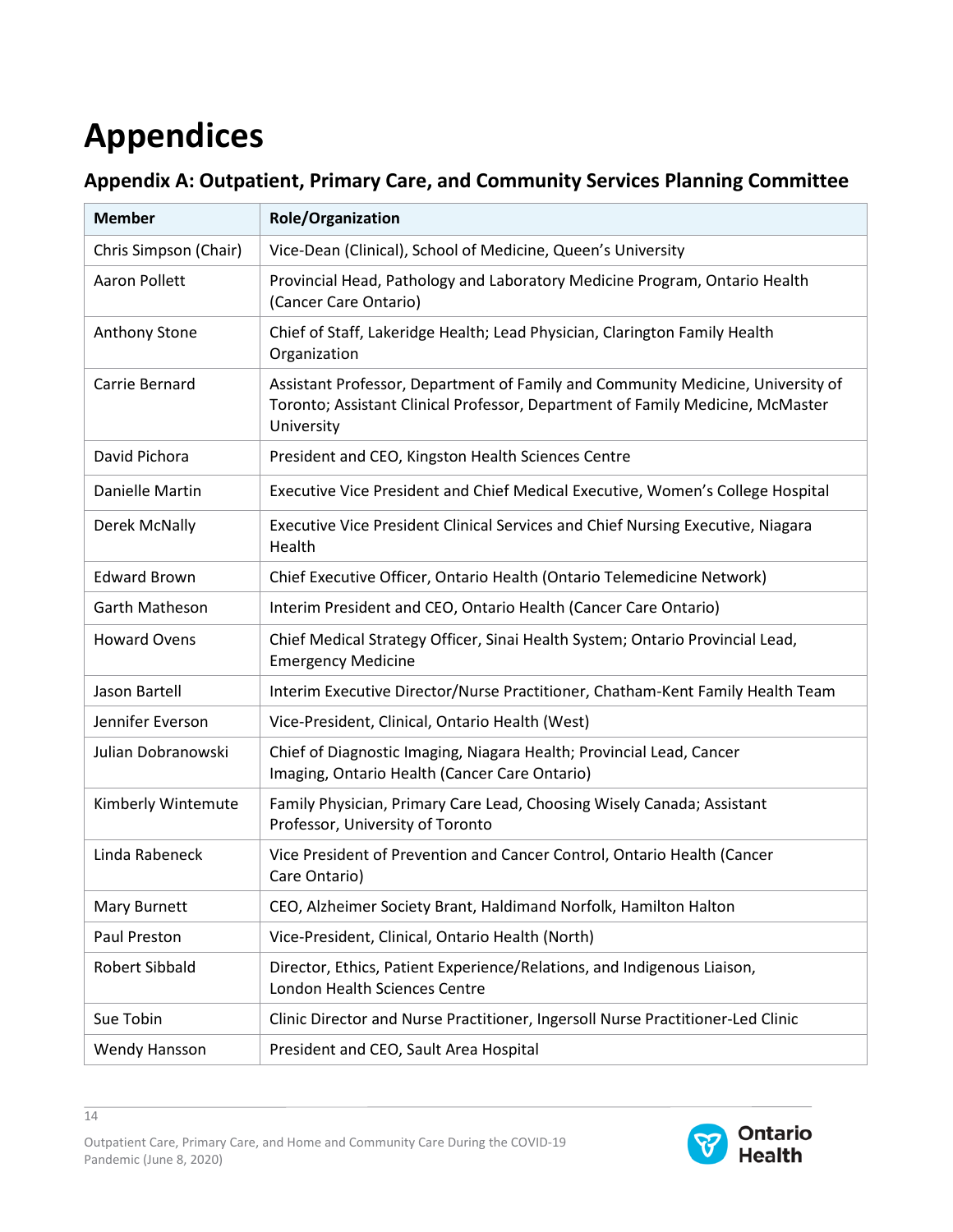### **Appendix B: Examples of Approaches to Case Prioritization**

- 1. Primary care: Wintemute and Thériault  $(2020)^2$  recommend continuing to use virtual care and being selective about in-person visits. They describe a phased approach to introducing clinical services that is based on the effectiveness of primary care activities. Read the articl[e here.](https://www.cfp.ca/news/2020/05/07/5-07)
- 2. Radiology: The Canadian Association of Radiologists has provided comprehensive guidance on ramping up services, including recommended prioritization strategies for CT/MRI, interventional radiology, breast imaging, ultrasound, nuclear medicine, and pediatrics.<sup>3</sup> Read the guidanc[e here.](https://car.ca/wp-content/uploads/2020/05/CAR-Radiology-Resumption-of-Clinical-Services-Report_FINAL.pdf)

### **Appendix C: "Six Questions to Ask"**

The following six questions have been developed by Women's College Hospital based on the Ontario Ministry of Long-Term Care'[s Health Equity Impact Assessment](http://www.health.gov.on.ca/en/pro/programs/heia/) to guide decision-making at the program level. These questions are intended to support the identification and mitigation of potential unintended health effects (positive or negative) of a policy, program, or initiative on specific population groups. 5

- 1. How will the decision/program/treatment/intervention/presentation affect health equity for vulnerable and marginalized groups (e.g., Indigenous, migrant, homeless, incarcerated, working poor, isolated seniors, women)?
- 2. When interacting with patients, are you considering relevant sociodemographic factors (e.g., sex, gender, age, other social determinants of health)?
- 3. What are the potential unintended impacts (positive and negative) of this decision/program/treatment/ intervention/presentation on the health of the population it serves?
- 4. How could the impacts of the decision/program/treatment/intervention/presentation be mitigated?
- 5. How will the impacts of the decision/program/treatment/intervention/presentation be monitored?
- 6. Identify ways to share strategies/results/recommendations to address equity. Is the application of sexand gender-based analysis plus (SGBA+) visible?

#### **Appendix D: Resources for Virtual Care**

Ontario Health (OTN):

- [Clinical resources to support COVID-19 and the use of virtual care](https://www.otn.ca/covid-19/) (includes COVID-specific information on use of virtual visits, virtual models of care during the COVID-19 pandemic, and using Ontario Health [OTN] technology for direct-to-patient video visits)
- Solutions for [primary care providers](https://www.otn.ca/providers/primary-care/) [, specialists and allied health professionals](https://www.otn.ca/providers/specialist-allied/) (including *[Optimizing](https://www.ontariohealth.ca/sites/ontariohealth/files/2020-05/Virtual%20Care%20Supports%20for%20Elective%20Surgery_22May2020_English.pdf)  [Elective Surgery:](https://www.ontariohealth.ca/sites/ontariohealth/files/2020-05/Virtual%20Care%20Supports%20for%20Elective%20Surgery_22May2020_English.pdf) Virtual Care Supports in the COVID-19 Pandemic*), an[d Ontario health teams](https://www.otn.ca/providers/ohts/)
- Solutions for [patients](https://www.otn.ca/patients/#team-managed-virtual-care) (self-managed and team-managed virtual care)
- [Resource library](https://support.otn.ca/en/members/resource-library) (billing guidelines, forms and brochures [e.g., consent forms, patient and family brochure], guidelines and policy [e.g., clinical protocol instructions, webcasting policy], equipment and technology)

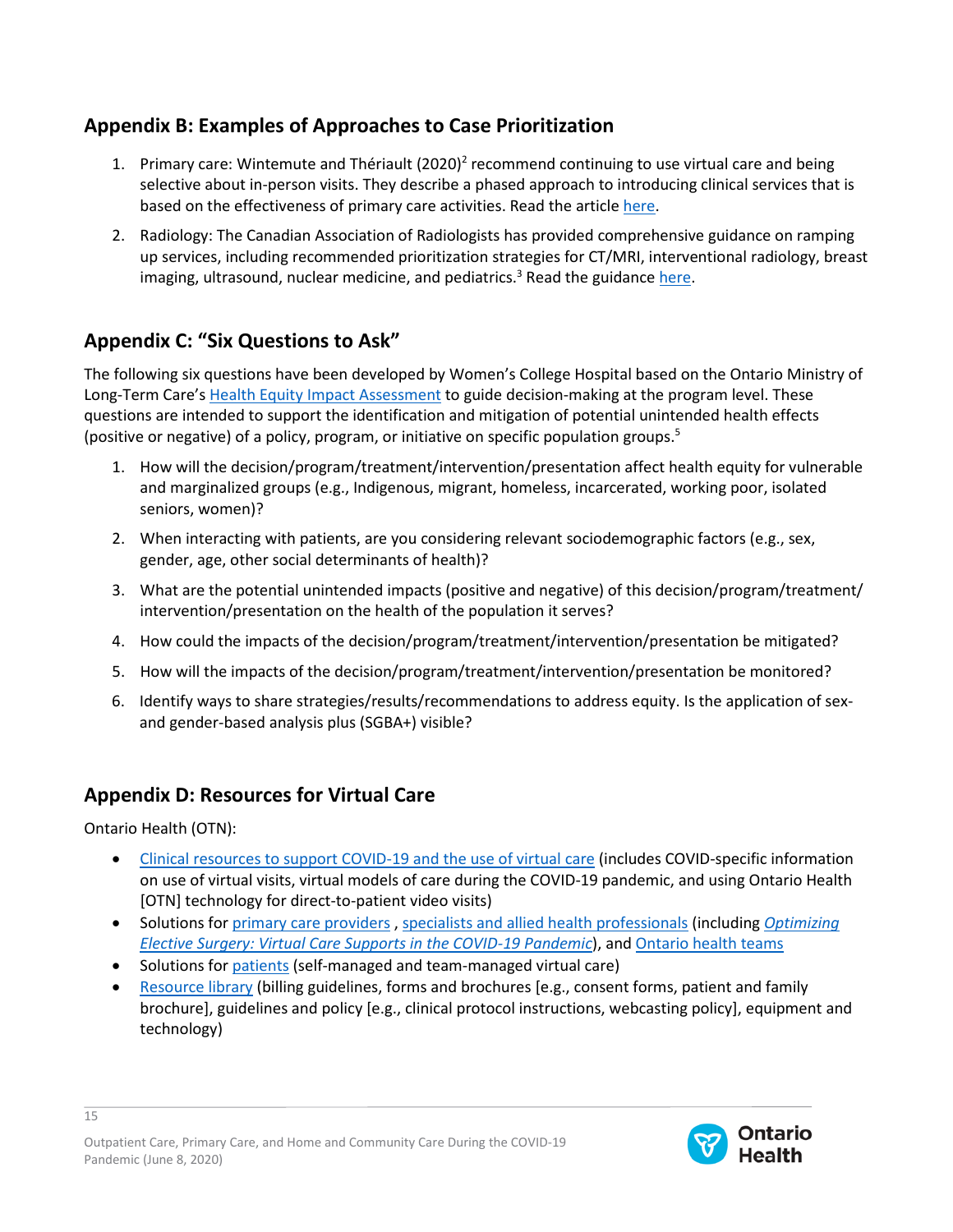Ontario Health (OTN) and the eConsult Centre of Excellence:

• [eConsult specialty group](https://econsultontario.ca/about-us/) for physicians and nurse practitioners who can ask clinical questions to infectious disease specialists electronically and receive a response within days

Ontario Health (Quality and OTN):

• *[Adopting and Integrating Virtual Visits into Care: Draft Clinical Guidance](https://quorum.hqontario.ca/Portals/0/Users/170/54/10154/Draft%20Clinical%20Guidance_Adopting%20and%20integrating%20virtual%20visits%20into%20care_V1.pdf?ver=2020-03-13-091936-370)*—clinical considerations for virtual visits and a listing of professional guidelines for virtual care for health care providers

#### OntarioMD:

• *[Virtual Care and the 2019 Novel Coronavirus](https://ontariomd.news/)* (COVID-19) provides resources on virtual care during the pandemic, including templates (e.g., a statement to initiate a virtual care patient encounter, detailed information to make available to patients [including on consent], standard text on virtual care encounters to add to your EMR), and a "how to" webinar

#### eHealth Centre of Excellence:

- [Digital health supports for COVID-19](http://ehealthce.ca/COVID-19.htm)
- [Digital health tools and services to support your practice](http://ehealthce.ca/Services.htm)

#### Canadian Medical Association:

• [How to set up virtual care in your practice](https://www.cma.ca/how-set-virtual-care-your-practice)

Ontario Community Support Association:

• [Community support finder](http://www.ocsa.on.ca/ontario-community-support-program-991067.html) to help vulnerable and isolated individuals discover and request local community care services that are available during COVID-19

### **Appendix E: Resources for Infection Prevention and Control and Personal Protective Equipment**

Guidance and best-practice documents (Public Health Ontario):

- *[Best Practice for Infection Prevention and Controls Programs in Ontario In All Health Care Settings](https://www.publichealthontario.ca/-/media/documents/b/2012/bp-ipac-hc-settings.pdf?la=en)* (outlines the structure and elements of an IPAC program)
- *[Routine Practices and Additional Precautions In All Health Care Settings](https://www.publichealthontario.ca/-/media/documents/b/2012/bp-rpap-healthcare-settings.pdf?la=en)* (outlines the practice of routine practices and additional precautions)
- *[Best Practices for Hand Hygiene in All Health Care Settings](https://www.publichealthontario.ca/-/media/documents/b/2014/bp-hand-hygiene.pdf?la=en)* (outlines a hand hygiene program)
- *[Best Practices for Environmental Cleaning for Prevention and Control of Infections in All Health Care](https://www.publichealthontario.ca/-/media/documents/b/2018/bp-environmental-cleaning.pdf?la=en)  [Settings](https://www.publichealthontario.ca/-/media/documents/b/2018/bp-environmental-cleaning.pdf?la=en)* (outlines cleaning and disinfection of the physical environment as it relates to the prevention and control of infections; it does not include cleaning a client's home when care is provided at home)
- *[Infection Prevention and Control for Clinical Office Practic](https://healthqualityontario.sharepoint.com/sites/CORE-VID/Shared%20Documents/Ambulatory%20Care%20Planning/3.%20Products/Infection%20Prevention%20and%20Control)*e (outlines the principles of IPAC in the clinical office stetting, relevant legislation, and recommendations on cleaning and reprocessing reusable medical equipment)

#### Online learning (Public Health Ontario):